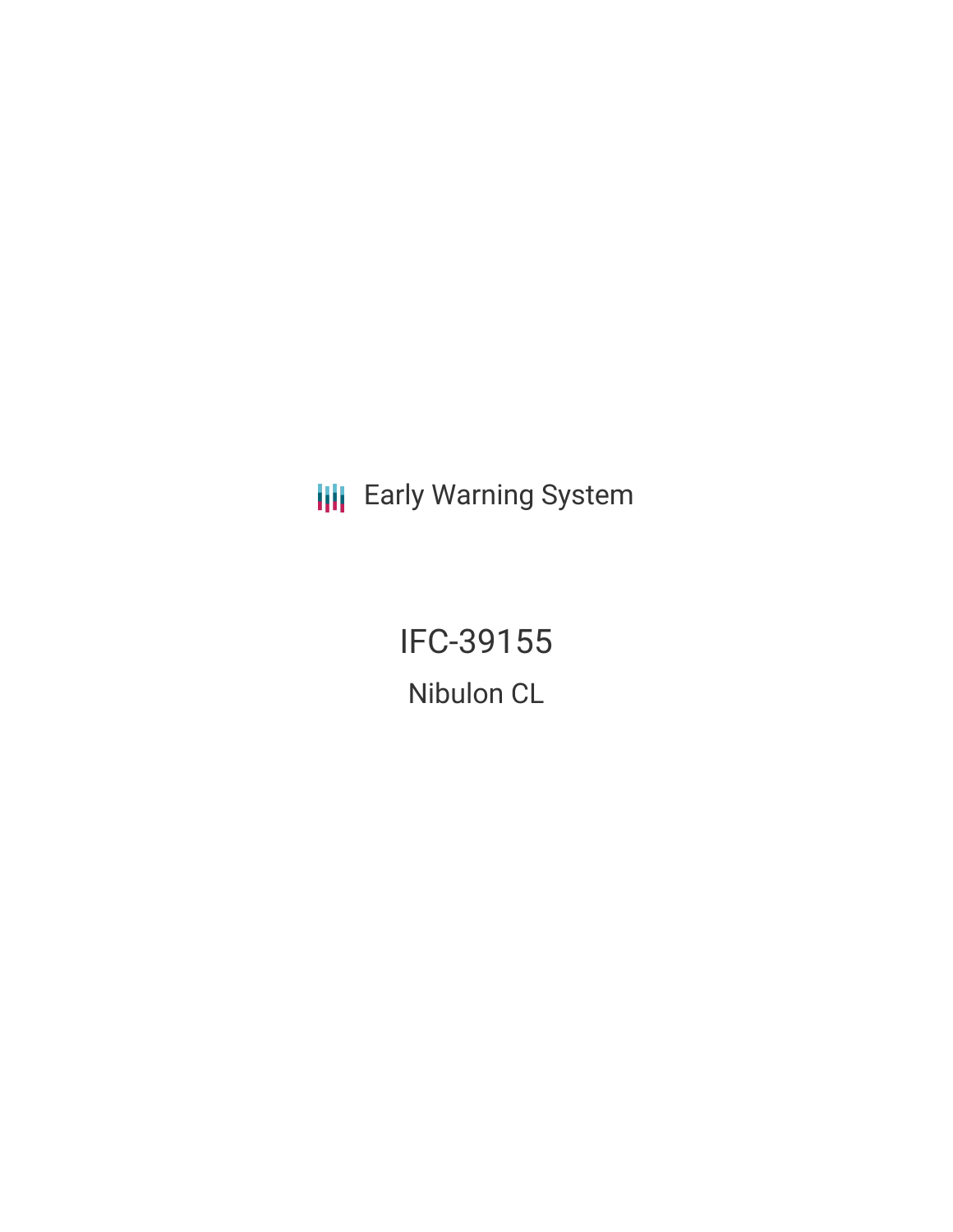

## **Quick Facts**

| <b>Countries</b>               | Ukraine                                        |
|--------------------------------|------------------------------------------------|
| <b>Financial Institutions</b>  | International Finance Corporation (IFC)        |
| <b>Status</b>                  | Proposed                                       |
| <b>Bank Risk Rating</b>        | B                                              |
| <b>Borrower</b>                | NIBULON Agricultural Limited Liability Company |
| <b>Sectors</b>                 | Agriculture and Forestry                       |
| <b>Investment Type(s)</b>      | Loan                                           |
| <b>Investment Amount (USD)</b> | $$60.00$ million                               |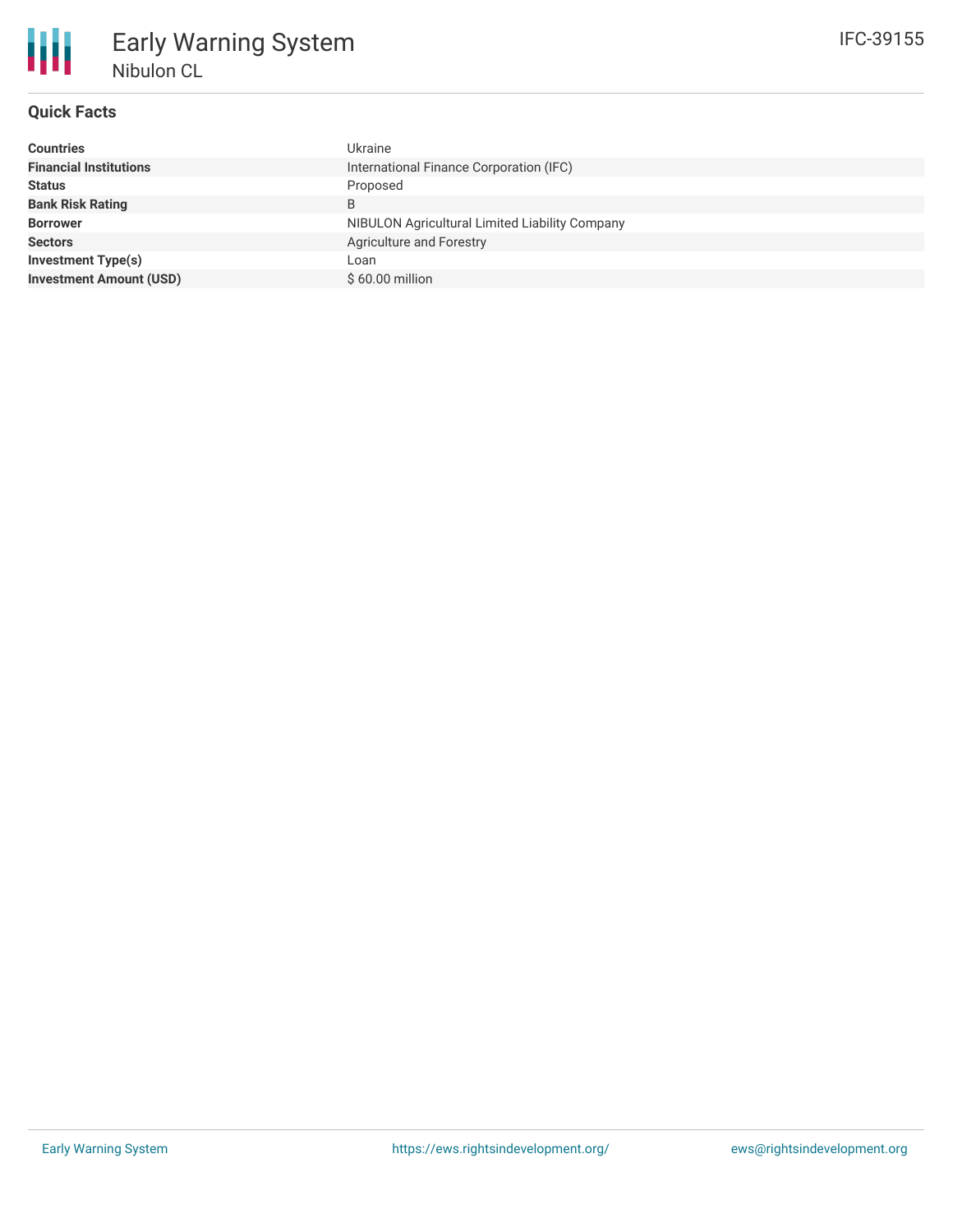## **Project Description**

TheProject is to support organic growth of agricultural commodity trading and farming activities of Nibulon Ltd ("Nibulon" or the "Company"), a leading local trader and the largest exporter of agricultural commodities in Ukraine, and also one of the top 25 local crop producers with around 83,000 ha of land under cultivation as of January 2017.

Nibulon's principal activities include local sourcing and trading for export of grain and oil-bearing crops, providing grain storage and trans-shipment services for third parties in Ukraine, and agricultural production of grain and oil-bearing crops. Nibulon, headquartered in Mykolayiv, Ukraine, owns and operates a network of inland and riverside grain silos, a sea-port transshipment terminal on the Bug River near the Black Sea (with 10.5 meters' draft), and an open-water transfer system to load Panamax ships to their full draft requirement from barges. Since the first appraisal in 2012 Nibulon has acquired a ship building facility adjacent to its main terminal and is able to manufacture its own grain barges, push/tug boats, and open-water transfer facilities.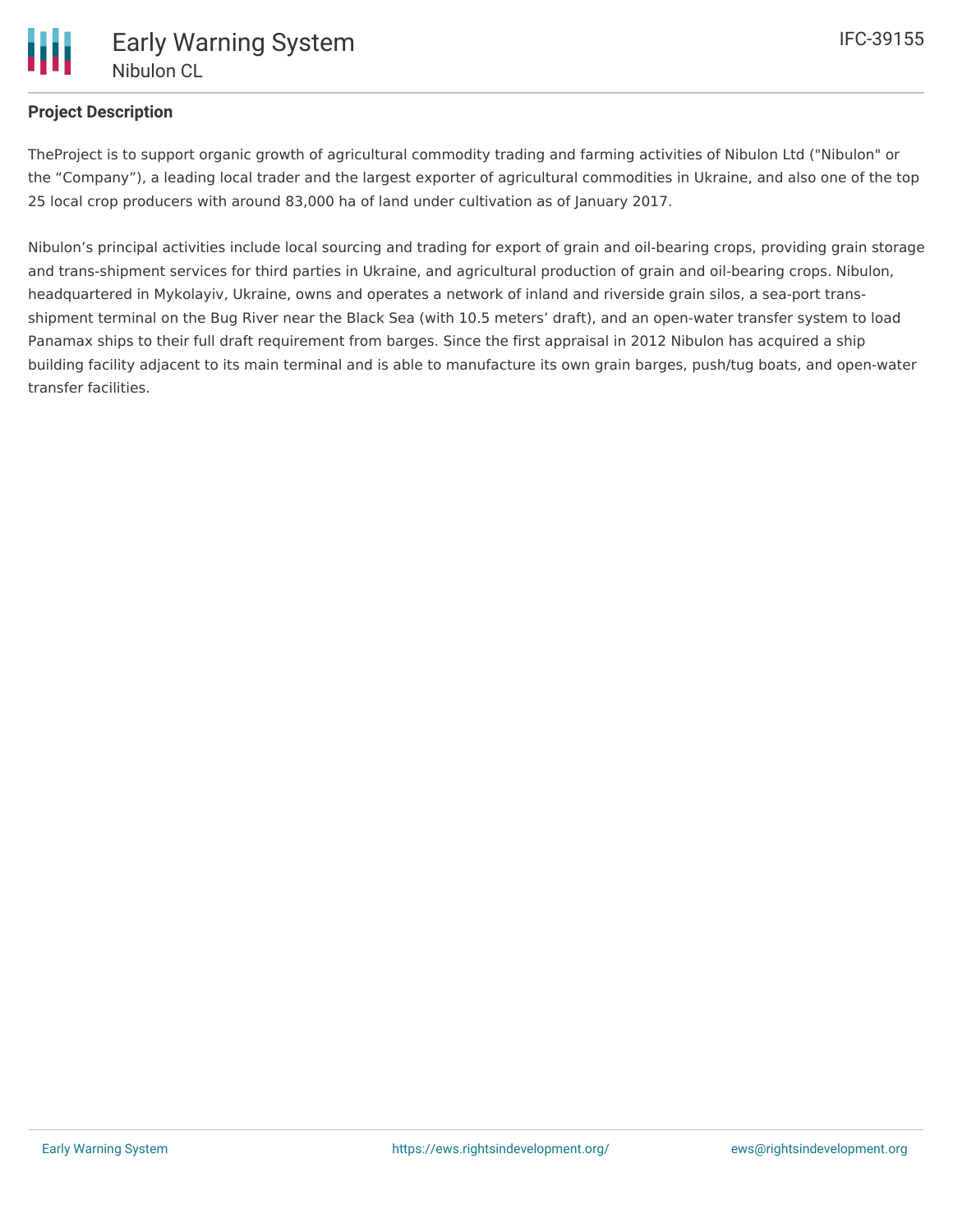## **Investment Description**

• International Finance Corporation (IFC)

Nibulon's principal activities include local sourcing and trading for export of grain and oil-bearing crops, providing grain storage and trans-shipment services for third parties in Ukraine, and agricultural production of grain and oil-bearing crops. Nibulon, headquartered in Mykolayiv, Ukraine, owns and operates a network of inland and riverside grain silos, a sea-port transshipment terminal on the Bug River near the Black Sea (with 10.5 meters' draft), and an open-water transfer system to load Panamax ships to their full draft requirement from barges. Since the first appraisal in 2012 Nibulon has acquired a ship building facility adjacent to its main terminal and is able to manufacture its own grain barges, push/tug boats, and open-water transfer facilities.

Mr. Oleksiy Vadaturskyy, the founder and the CEO of the Company, owns 80% of the shares. The remaining 20% are owned by his son, Andriy Vadaturskyy, who is currently not involved in the Company's operations and has transferred voting rights related to his ownership share in the Company to Mr. Oleksiy Vadaturskyy.